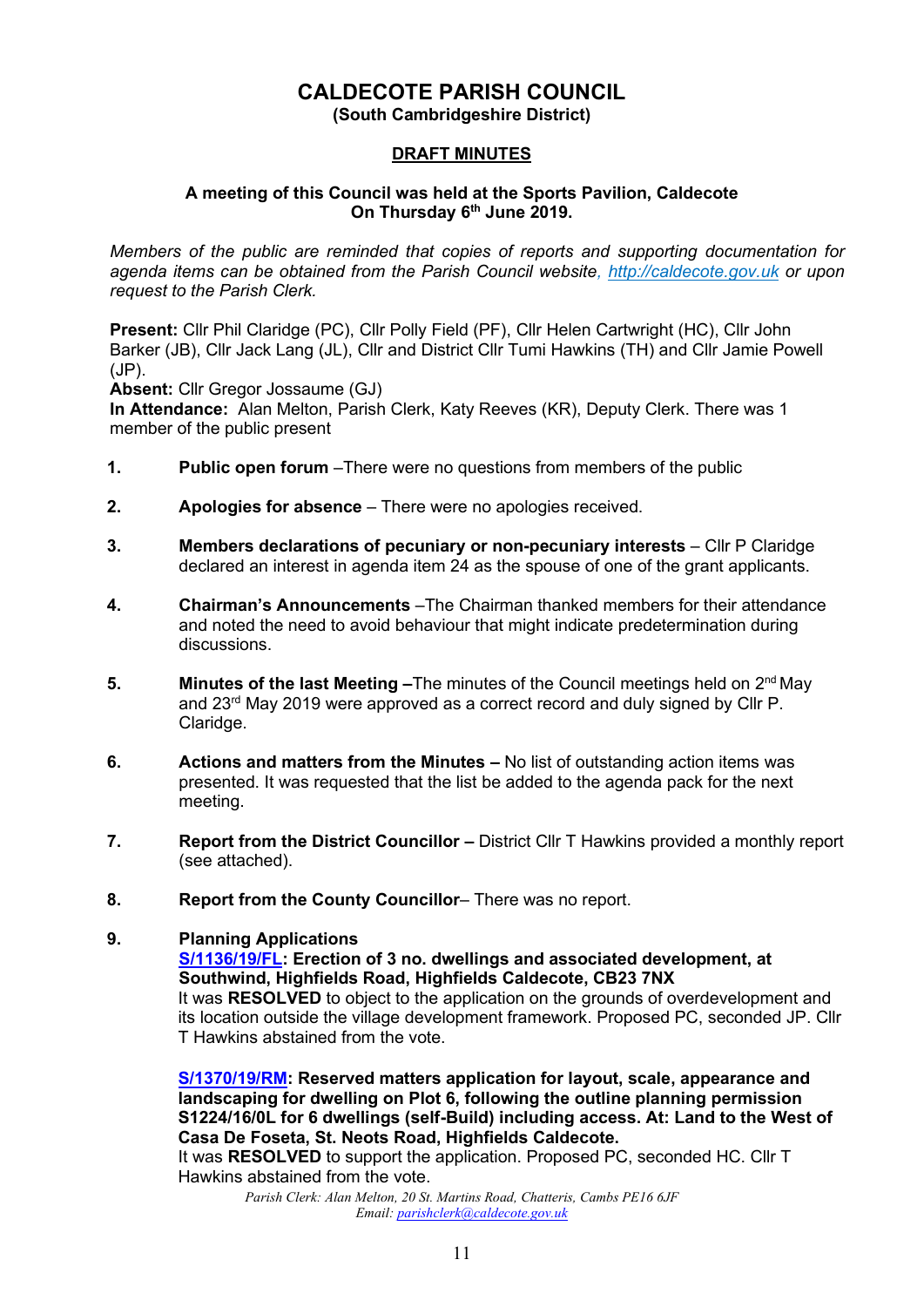#### **[S/1607/19/FL:](http://plan.scambs.gov.uk/swiftlg/apas/run/WPHAPPDETAIL.DisplayUrl?theApnID=S/1607/19/FL&backURL=%253Ca%2520href%253Dwphappcriteria.display%253FpaSearchKey%253D1971149%253ESearch%2520Criteria%253C%252Fa%253E%20%3E%20%3Ca%20href%3D%27wphappsearchres.displayResultsURL%3FResultID%3D2576856%2526StartIndex%3D1%2526SortOrder%3Drgndat%3Adesc%2526DispResultsAs%3DWPHAPPSEARCHRES%2526BackURL%3D%253Ca%2520href%253Dwphappcriteria.display%253FpaSearchKey%253D1971149%253ESearch%2520Criteria%253C%252Fa%253E%27%3ESearch%20Results%3C%2Fa%3E) Demolition of existing bungalow being replaced with 2 proposed chalet style dwellings (resubmission 0f (S4802/18/FL). At: 75, Highfields Road, Highfields Caldecote, CB23 7NX**

It was **RESOLVED** to object to the application on the grounds of overdevelopment and that it is not in keeping with the characteristics of the streetscape as outlined in the village design guide. Proposed JL, seconded LJ. Cllr T Hawkins abstained from the vote.

For Information:

**[S/1636/19/LD:](http://plan.scambs.gov.uk/swiftlg/apas/run/WPHAPPDETAIL.DisplayUrl?theApnID=S/1636/19/LD&backURL=%253Ca%2520href%253Dwphappcriteria.display%253FpaSearchKey%253D1971151%253ESearch%2520Criteria%253C%252Fa%253E%20%3E%20%3Ca%20href%3D%27wphappsearchres.displayResultsURL%3FResultID%3D2576858%2526StartIndex%3D1%2526SortOrder%3Drgndat%3Adesc%2526DispResultsAs%3DWPHAPPSEARCHRES%2526BackURL%3D%253Ca%2520href%253Dwphappcriteria.display%253FpaSearchKey%253D1971151%253ESearch%2520Criteria%253C%252Fa%253E%27%3ESearch%20Results%3C%2Fa%3E) Certificate of lawful development for a single storey rear extension. At: 6, Bosserts Way, Highfields Caldecote, CB23 7PA.**

**[S/0360/19/FL:](http://plan.scambs.gov.uk/swiftlg/apas/run/WPHAPPDETAIL.DisplayUrl?theApnID=S/0360/19/FL&backURL=%253Ca%2520href%253Dwphappcriteria.display%253FpaSearchKey%253D1971154%253ESearch%2520Criteria%253C%252Fa%253E%20%3E%20%3Ca%20href%3D%27wphappsearchres.displayResultsURL%3FResultID%3D2576861%2526StartIndex%3D1%2526SortOrder%3Drgndat%3Adesc%2526DispResultsAs%3DWPHAPPSEARCHRES%2526BackURL%3D%253Ca%2520href%253Dwphappcriteria.display%253FpaSearchKey%253D1971154%253ESearch%2520Criteria%253C%252Fa%253E%27%3ESearch%20Results%3C%2Fa%3E)** *Notice of appeal***, Erection of two detached dwellings at: 20A East Drive, Caldecote, Cambridge, CB23 7NZ.** 

**Withdrawn: Erection of 2no. Semi Detached Dwellings at: 28, Highfields Caldecote, Caldecote, CB23 7NX – Cala Homes.**

**[S/4117/18/FL:](http://plan.scambs.gov.uk/swiftlg/apas/run/WPHAPPDETAIL.DisplayUrl?theApnID=S/4117/18/FL&backURL=%253Ca%2520href%253Dwphappcriteria.display%253FpaSearchKey%253D1971160%253ESearch%2520Criteria%253C%252Fa%253E%20%3E%20%3Ca%20href%3D%27wphappsearchres.displayResultsURL%3FResultID%3D2576867%2526StartIndex%3D1%2526SortOrder%3Drgndat%3Adesc%2526DispResultsAs%3DWPHAPPSEARCHRES%2526BackURL%3D%253Ca%2520href%253Dwphappcriteria.display%253FpaSearchKey%253D1971160%253ESearch%2520Criteria%253C%252Fa%253E%27%3ESearch%20Results%3C%2Fa%3E) Appeal Dismissal. 28 Highfields Road, Highfields, Caldecote, Erection of 2no semi-detached dwellings. Cala Homes**

- **10. Financial Report –** A report on the on current budget vs. expenditure and the bank reconciliation dated 25<sup>th</sup> May 2019 were received and approved.
- **11. Staff timesheets –** The Deputy Clerk's May timesheet was received and approved.
- **12. Accounts for Payment –** The schedule of payments (attached) was received. It was **RESOLVED** that the payment of bills be approved, with the exception of the two invoices from CGM, owing to concerns about the work that has been carried out. The Clerk and Cllr H Cartwright were delegated responsibility to approve payment of the invoices from CGM if the concerns are resolved following discussions with representatives of CGM. Proposed HC, seconded PC.
- **13. Bank mandate –** It was **RESOLVED** that the Parish Clerk, Mr Alan Melton, be made the key contact for the Unity Trust banking account and be given access to view the account and submit payments. It was further agreed that the access of the former Parish Clerk Mrs Frances Laville be revoked. **Action: Clerk Action: Clerk**
- **14. Noticeboards –** It was agreed that quotes will be sought for the repair and/or replacement of the Parish Council noticeboards and that Cllr J. Powell investigate the construction of a system for posting temporary event notices at the northern entrance to the village. It was also agreed that the owner of the BP petrol station be approached for discussions about the possibility of posting event notices on the premises.

#### **Action: Clerk, Cllr Powell.**

- **15. Emergency Plan –** Cllr L Jobson reported that she is in the process of updating the previous Emergency plan and will need to obtain information on individuals in the village that can provide resources/ skills in an emergency.
- **16. Grayway Close children's play area –** Cllrs considered quotes for three different combinations of new play equipment. Cllr P Field reported that an informal survey of parents and children indicated a preference for 'Option 1 – Mayon' and the Traversing Wall. Cllrs noted that the quoted net total costs of this combination do not correspond to the sum of the individual items. It was **RESOLVED** that an order be placed, to a maximum value of £11,000 (net), for Option 1 and the Traversing Wall (excluding the

*Parish Clerk: Alan Melton, 20 St. Martins Road, Chatteris, Cambs PE16 6JF Email: [parishclerk@caldecote.gov.uk](mailto:parishclerk@caldecote.gov.uk)*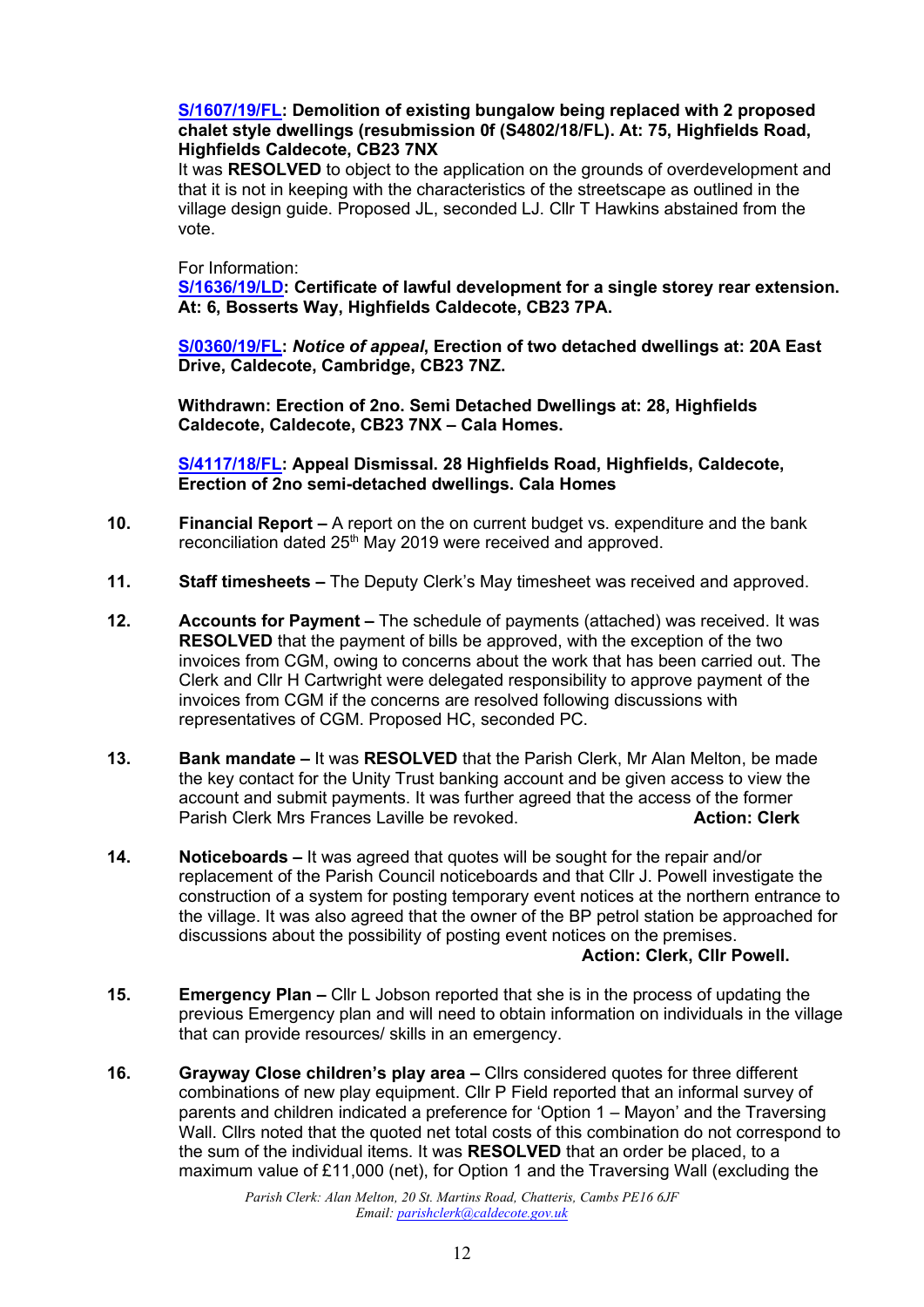optional surfacing), pending clarification of costs and that the corrected quotation be circulated to all Cllrs. The L&A group will finalise the site plan.

### **Action: Clerk, Open spaces and playgrounds WG**

- **17. Items for Caldecote Journal –** Items were selected for inclusion in the Parish Council report: the new grass cutting contract, the Grayway Close play area, the Emergency Plan, Superfast broadband in the Pavilion, Children's summer activities and Pavilion Hire information. **Action: Clerk**
- **18. Leisure and Amenities report –** there was no report.
- **19. Fence adjacent 70 Highfields Road –** The Clerk reported that quotes for the fence replacement have been sought but have not yet been received. CGM have been asked to remove the broken fence
- **20. Cricket Ground Fees**  A meeting has been held to review existing arrangements and a subsequent meeting will be sought with the Cricket Club, with a view to determining the future annual contribution of the Cricket Club. **Action: Clerk**
- **21. Defibrillator Purchase** –The Clerk reported that the order for the defibrillator has been placed.
- **22. Report of meeting with CGM** –The Clerk reported that a meeting was held with CGM to discuss concerns. It was agreed that work to cut the verges should commence as soon as possible. A further meeting between CGM's Operations Manager and the Clerk will be organized. **Action: Clerk**
- **23. VDS consultation** this has now closed
- **24. Caldecote Parish Church Grant Applications**. Two grant requests were considered.

Churchyard Maintenance: It was agreed that the Treasurer of Caldecote Church will be invited to attend the next meeting in order to clarify the increased value of the grant request. **Action: Clerk**

Summer Hamper Scheme: It was **RESOLVED** that a grant of £500 will be provided to the Summer Hamper Scheme. Proposed PF, seconded HC

- **25. Sustainability** It was proposed that the Parish Council organize a Sustainability event for the summer of 2020 focused on the 8 'R' principles of sustainability. It was agreed that a meeting will be held to discuss the plans (to be coordinated by Cllr L Jobson). Cllr T Hawkins recommended that the Council consider applying for SCDC's zero carbon scheme for funding for the project. **Action: Cllr L Jobson**
- **26. Broadband** It was agreed that the L&A Pavilion and Recreation Ground Working Group will consider ways in which the newly installed superfast broadband at the<br>Pavilion can be used to benefit the community. **Action: Pavilion and Rec. WG** Pavilion can be used to benefit the community.
- **27. Lights and Energy** It was reported that the Clerk has received a letter concerning the transfer of responsibility for managing streetlighting energy costs to the Parish Council. It was agreed that further information on responsibilities for streetlighting costs will be sought. **Action: Clerk**
- **28. Section 106** It was agreed that a meeting will be held to discuss priorities for the use of S106 monies from ongoing developments, to be led by Cllr T Hawkins.

**Action: Cllr Hawkins**

*Parish Clerk: Alan Melton, 20 St. Martins Road, Chatteris, Cambs PE16 6JF Email: [parishclerk@caldecote.gov.uk](mailto:parishclerk@caldecote.gov.uk)*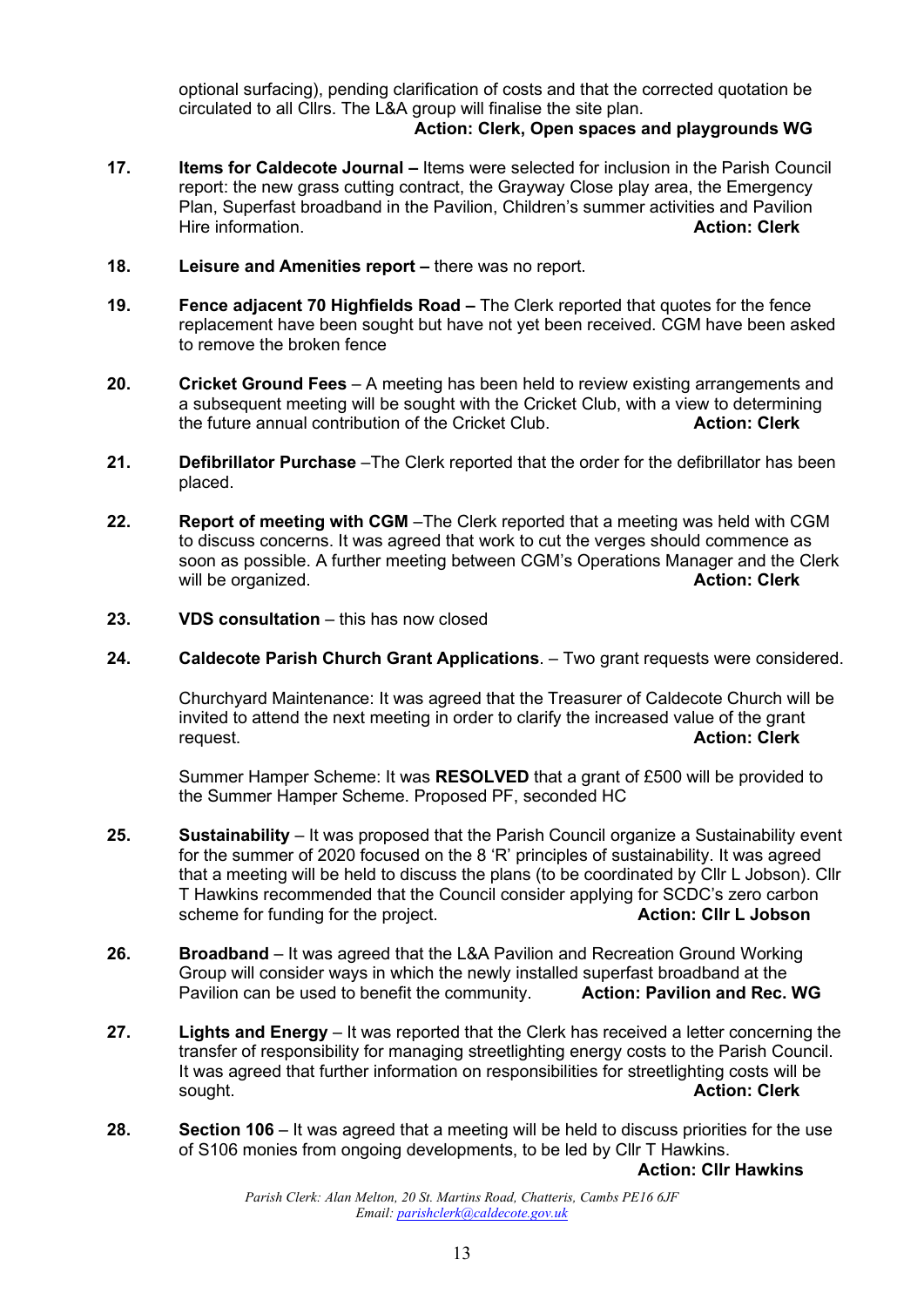- **29. Correspondence** Two quotes for the provision of a new lock for the Pavilion front door were considered. It was **RESOLVED** that the Clerk will order a new lock and keys at a cost of up to £300. **Action: Clerk**
- **30. Clerk's report** The Clerk reported that he has put together a list of the Councillor's stated priorities for the next 3 years and will be working on turning these into an action plan. He further noted that the Annual Governance and Accountability Return is due to be submitted at the beginning of July. However, an extension will be requested to allow this to be signed off at the July Parish Council meeting. The internal audit will be organized ahead of this date. **Action: Clerk**

#### **31. Councillor Reports**

Cllr T Hawkins reported that she has attended the A428 LLF meeting at which a report on their consultation was presented. She noted that it will be important for the Parish Council to comply with future requests for participation.

Cllr T Hawkins reported that Linden Homes have resubmitted their plans for the development in the village and these will shortly be sent out for consultation.

Cllr P Field reported that there is a drain raised on the grass verge opposite the Wheatley Homes development and further that the verge has been damaged and dangerous debris has been left there. This will be reported to the Highways department of the County Council. **Action: Clerk**

Cllr P Field requested an update on the provision of benches in the bus shelters. The Clerk advised that he has information on this, which will be circulated.

Cllr P Field requested that broken fencing on Strympole Way be removed. The Clerk advised that CGM have been asked to do this.

Cllr P Field reported that a group of young people are putting together proposals for a skate park and would like to discuss this with Councillors.

- **32. Report of Correspondence with Cllr Gregor Jossaume** The Clerk reported that he wrote formally to Cllr Jossaume to advise of the requirement to attend this meeting in order to avoid automatically vacating his seat. As no response was received, the seat is now considered vacant.
- **33. 2019/20 Parish Council Meeting Dates** The draft meeting list was approved. Meetings of Working Groups are to be arranged by the Chairs of each group.
- **34. Dates and times of the next meeting –** Thursday 4th July 2019 at 8pm in The Pavilion
- **35. Closed: Staffing matters**

**The Meeting Closed at 10 pm**

Signed: \_\_\_\_\_\_\_\_\_\_\_\_\_\_\_\_ Dated:  $\Box$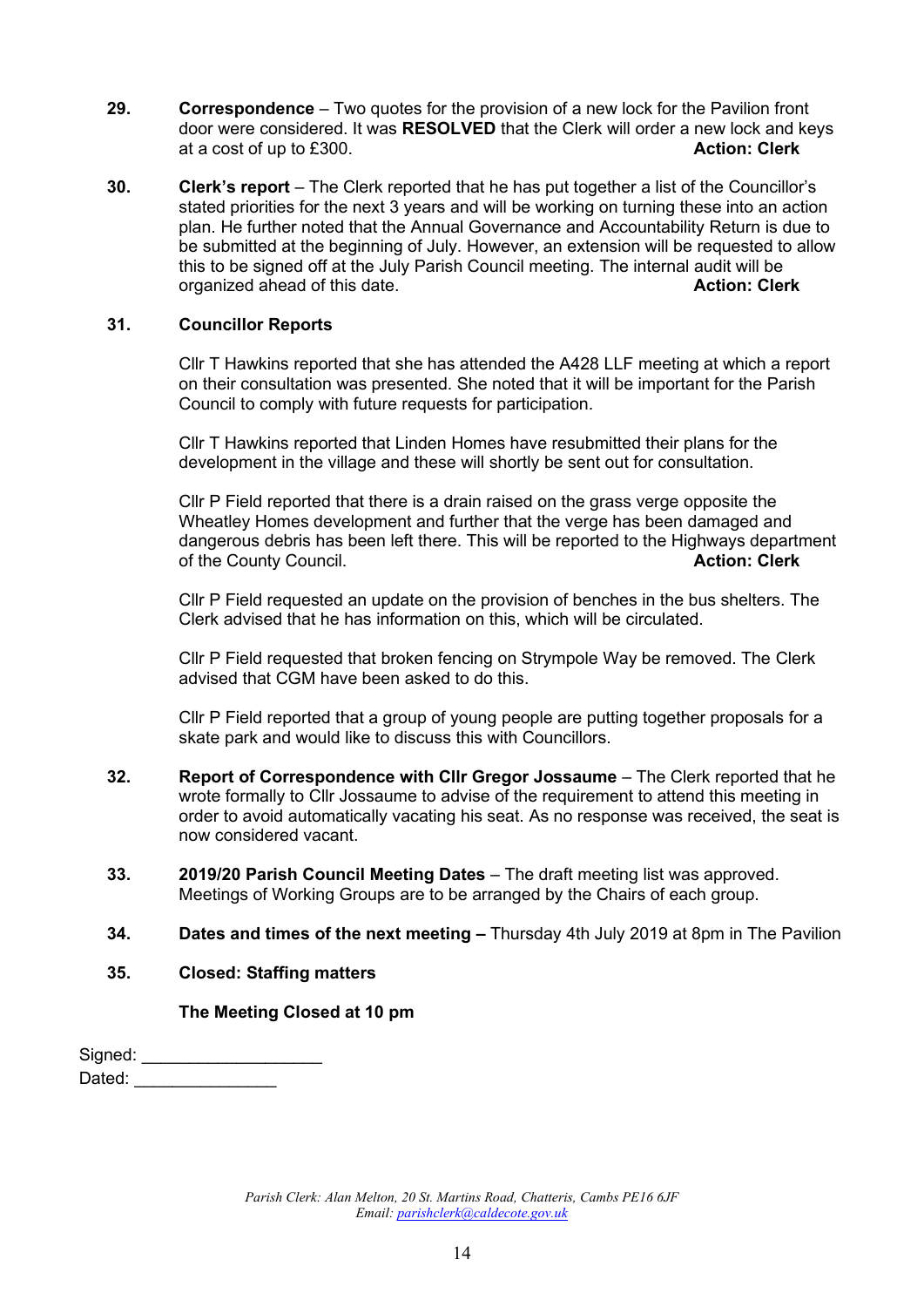#### Meeting 06/06/19

**SCHEDULE OF PAYMENTS**: to consider and approve the schedule of payments.  $* = \text{cost incurred}$ as a result of vandalism.

Key to Frequency (Freq) codes:

 $O = \text{`one-off`}$  or intermittent regular payment with no set frequency.

**T** = Termly (usually associated with youth club payments which get invoiced on a termly basis)  $A =$ Annually.  $\mathbf{M} = \text{Monthly}$ .  $\mathbf{Q} = \text{Quarterly}$ .  $\frac{1}{2} = \text{Half-Yearly}$ .

| Payment<br><b>Date</b> | $V$ 0#      | <b>Amount</b> | T <sub>0</sub>          | For                                                            | <b>Budget</b><br>code | Freq           |
|------------------------|-------------|---------------|-------------------------|----------------------------------------------------------------|-----------------------|----------------|
|                        |             |               |                         | Payments made since last meeting that require Council approval |                       |                |
|                        |             |               |                         |                                                                |                       |                |
|                        |             |               |                         | <b>Salaries</b>                                                |                       |                |
| 5/6/19                 | X           | 589.11        | <b>HMRC</b>             | PAYE-May 19                                                    | 31                    | M              |
| 5/6/19                 | $\mathbf X$ | 207.52        | County Council          | Pensions contributions - May 19                                | 30                    | M              |
| 29/05/19,<br>5/6/19    | 27-29,<br>X | 2188.67       | <b>Staff</b> salaries   | May 19 salaries                                                | 25,26,27              | M              |
|                        |             |               |                         | <b>Direct Debits</b>                                           |                       |                |
| 07/05/19               | 17          | 23.78         | E-On                    | Cabin electricity                                              | 44                    | M              |
| 07/05/19               | 18          | 81.14         | HG3                     | Mobile phones                                                  | 9                     | M              |
| 09/05/19               | 25          | 101.76        | <b>BT</b>               | Pavilion phonelines and broadband                              | 37                    | M              |
| 23/05/19               | 26          | 50.28         | <b>British Gas</b>      | Pavilion electricity                                           | 35                    | M              |
| 03/06/19               | 30          | 23.30         | E-On                    | Cabin electricity                                              | 44                    | M              |
|                        |             |               |                         | New payments yet to be made requiring Council approval         |                       |                |
|                        |             | 246.60        | Playsafety Ltd.         | Play area inspections                                          | 19                    | A              |
|                        |             | 19.50         | <b>Katy Reeves</b>      | Expenses - May 2019                                            | 5                     | M              |
|                        |             | 60.00         | CGM                     | Cricket outfield mowing 16 <sup>th</sup> and<br>$25th$ April   | 53                    | $\Omega$       |
|                        |             | 120.58        | Uniplumb                | Pavilion tap repairs                                           | 38                    | $\Omega$       |
|                        |             | 1769.24       | CGM                     | 1/8 Grounds maintenance                                        | 54                    | $\overline{O}$ |
|                        |             | 531.07        | Cambs County<br>Council | Streetlight energy for the period<br>01/10/17 to 30/09/18      | 60                    | A              |
|                        |             | 441.50        | Alan Melton             | Expenses - May 2019                                            | 5                     | M              |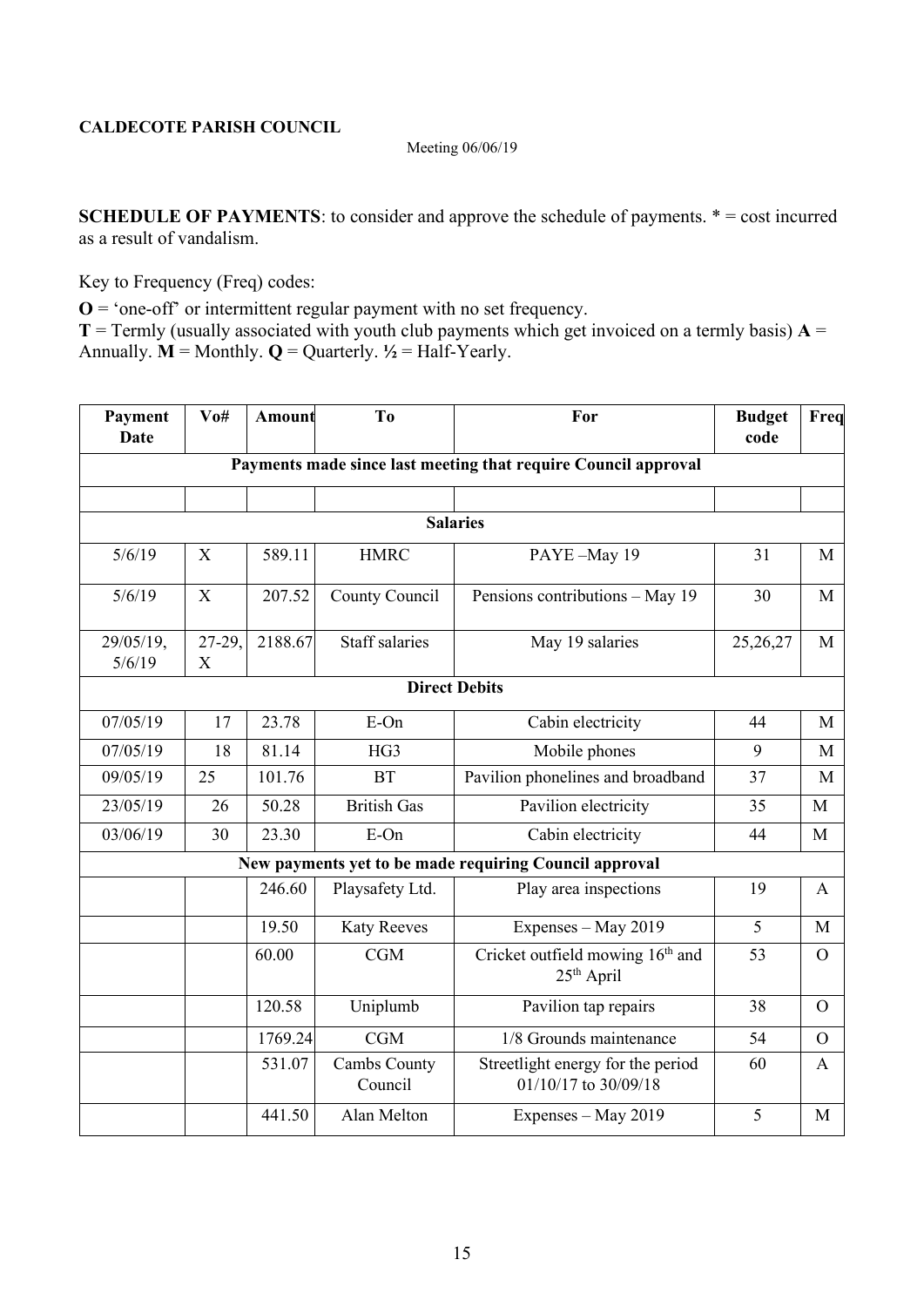# South Cambridgeshire District Council – Caldecote Ward

(comprises the Parishes of Caldecote, Childerley, Kingston, Bourn, Longstowe & Little Gransden)

# Councillor's Monthly Report – June 2019

This report is for all the Ward, so please be aware that some of the content may not be relevant to your particular Parish.

## **Parklife 2019 Event – Family Fun Day Out**

A big thank you to every one who attended the annual free family fun day out at Milton Country park. It was the biggest, busiest and best yet! The event is run by the Council together with Cambridge Sports Lake Trust (who run the park). Many council officers volunteer their time to help prepare for it and run it on the day. Councillors also help out on the day. We are glad that attendees and vendors alike had a good day – some vendors said though they brought more supplies than last year, they ran out! Just goes to show. We have a standard to beat next year.

# **Planning**

## **Waterbeach New Town**

The council's planning committee held a special meeting on 13<sup>th</sup> May to consider the application by Urban and Civic to build up to 6500 houses on the west part of the old Waterbeach barracks. This site is one of those allocated in the adopted Local Plan.

Following the day's deliberation, planning permission was granted for the plans which include 1,950 affordable homes, secondary school, 3 primary schools, library and health care centre, leisure centre, four community centres, 29 hectares of outdoor sports space, 7 hectares of allotment and community orchard space, play parks, recreation facilities, wetlands, grasslands and woodlands. Infact, up to 43% of the site will be open space and recreation areas.

There is provision for £141million of S106 funding to provide transport improvements to the A10, upgrade roundabouts, create cycle and walk ways to Cambridge and science park, and improve bus services. It is a comprehensive package.

The hard work is just beginning, as the developers now have to prepare detailed plans of how the site will be built out, following the guidance set out in the SPD (Supplementary Planning Document), which will then come back to the planning department for approval. This new town is expected to be built out over the next couple of decades. It's a marathon, not a sprint.

## **Marshalls Cambridge is moving**

Marshalls Aerospace have indicated they want to move away from the Cambridge Airport site! The company is looking to relocate still within the district as a first option. The airport site could potentially provide several thousands of homes as well as business space.

The site had been submitted for previous local plan but was withdrawn because Marshalls changed its mind about moving. Both City and South Cambs will be entering into discussions with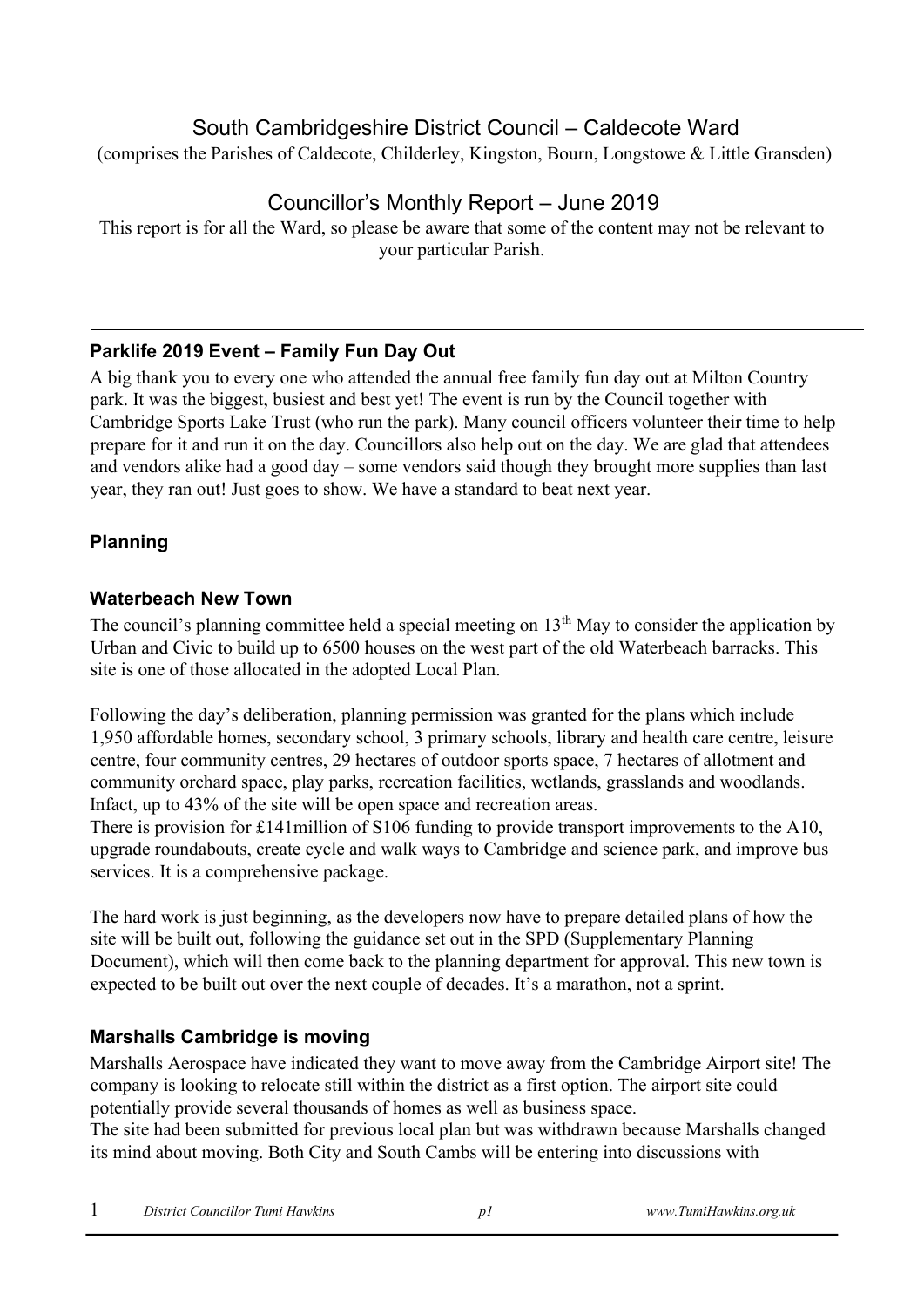Marshalls to see how the opportunity fits in with the new local plan that both are beginning to work on.

## **Draft Bourn Airfield SPD (Supplementary Planning Document)**

The first draft of the Bourn Airfield new village SPD was discussed at Scrutiny committee on 21<sup>st</sup> May 2019. The document was prepared by ARUP consultants in conjunction with planning policy officers, and the information gathered at the stakeholder workshops attended by village and parish council representatives from Bourn, Caldecote and Cambourne. It provides further guidance on the

#### *District Councillor Tumi Hawkins*

masterplan for the new village and how it should be built out. The site developers can then use this to prepare their detailed plans for the site.

I attended the meeting to lay out a number of concerns the communities of both Bourn and Highfields Caldecote had about some of the content of the SPD.

The discussion focused on the key issues of transport infrastructure where the committee expressed its concern at the potential level of traffic to be generated and the call from local communities for an access road direct to the A428. There was also discussion on the proposed landscaping to provide a buffer between the new village and Highfields Caldecote, the location of the village centre, schools and how the proposed Cambourne to Cambridge busway fits.

The committee made several recommendations to improve the SPD before it is taken to Cabinet meeting (5 June 2019) to be considered for approval to go out to public consultation from mid June to July. If approved, it will then go to public consultation in June, giving the public opportunity to make suggestions and comment on the SPD.

### **Housing**

The council continues to make progress in providing affordable homes for the district. The lead member for Housing has approved the council entering into a Heads of Terms followed by a JCT Design & Build Contract to purchase 36 affordable homes (40% affordable housing contribution) on the new 90-dwelling development being built by Beechwood Estates at Bennell Farm, Toft. The make-up will be 25 rented and 11 shared ownership homes, providing long-awaited much needed in an area of the district that has not any new affordable housing built for many years.

I am glad to see this site coming forward finally, having worked together with the previous LibDem district councillor for Comberton to get the site included in the recently adopted local plan in response to the identified need in Toft (that I represented at the time) and Comberton.

## **Environmental Services/Green Issues**

## **Fly tipping**

We are urging everyone to be "Waste Aware" as fly tipping is causing concern across the district, due to incidents of large industrial fly tips that have been found in recent months. The recent ones on private land near Fulbourn and in Cottenham seemed to have been dumped by unlicensed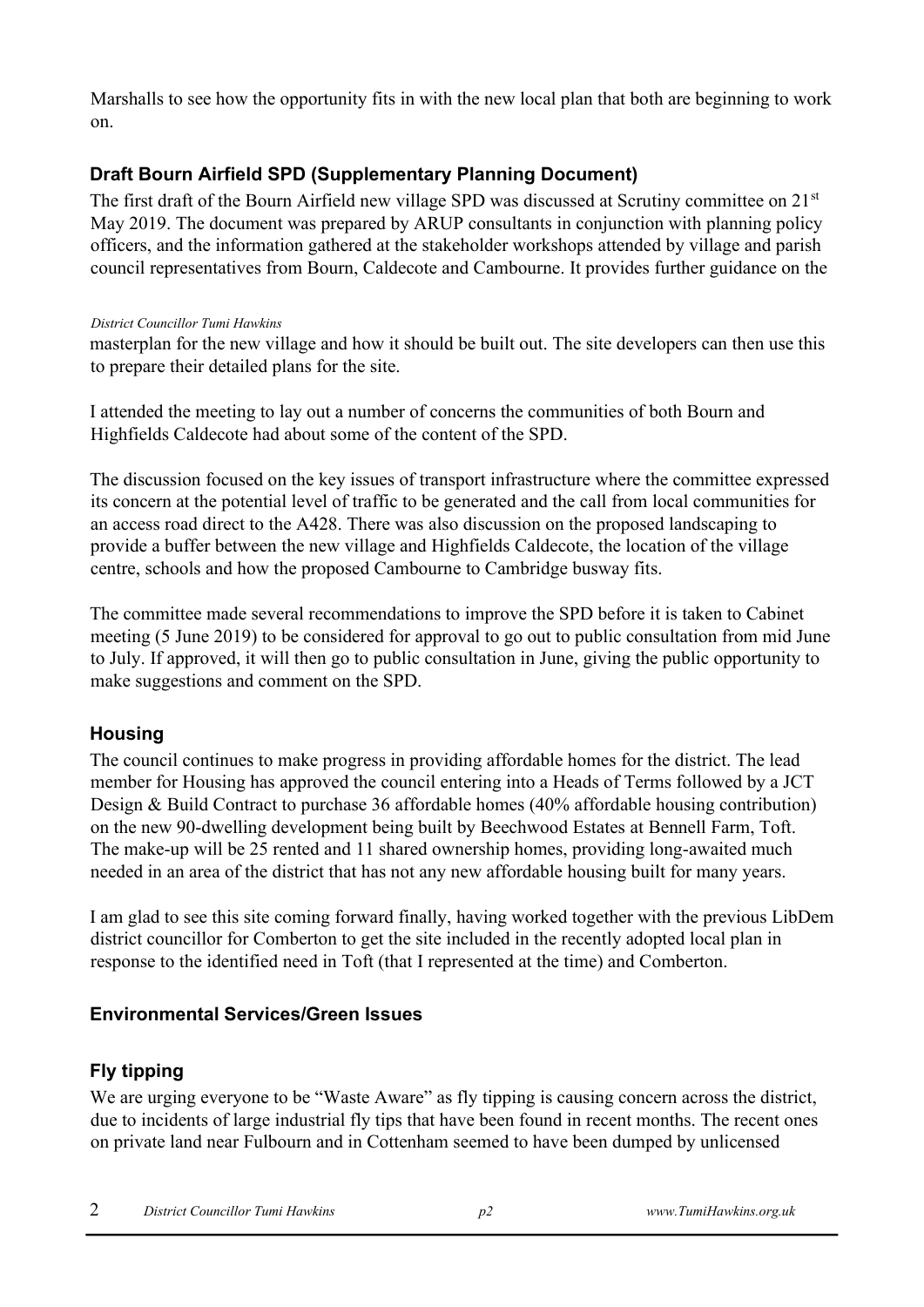commercial contractors who get paid to dispose of rubbish but instead dump the load on private land.

The illegal dump could cause not just financial harm to land owners, but also environmental harm if it contains hazardous liquids.

We urge home owners and businesses to check that companies they engage to get rid of rubbish are registered waste carriers. Do this by checking the Environment Agency website at <https://environment.data.gov.uk/public-register/view/search-waste-carriers-brokers>

Please report incidents of fly tipping on the council's website <http://www.scambs.gov.uk/report-it/>

## **Recycling**

Please remember to clean out food from any plastic or foil containers before placing in the recycling bin. Contaminated loads cannot be accepted and has to go into landfill costing the council thousands of pounds per load – its your tax money, help us to spend it better for you.

## **Zero Carbon grant**

I reported on the creation of this grant last month, and it seems to have gained interest from a number of communities. The common questions were (1) how much can we apply for, and (2) what sorts of projects can we spend it on?

The grants will be from £1000 up to £15,000, and will be available for bids in the summer. The grants can be spent on projects that reduce carbon emissions and reliance on fossil fuels, helps communities spread awareness and promote behaviour change towards low carbon lifestyles. For example:

- Community energy projects such as solar panels, community wind turbines and battery storage
- Electric vehicle charging points which the community could use
- Purchase of an electric vehicle for community use
- Community tree planting, to absorb carbon and increase biodiversity
- Community schemes to scale up local circular economy initiatives (food, fashion, waste, travel) • Cycle paths and stands
- Projects that tackle fuel poverty
- Simple proposals such as cycle racks at bus stops or drinking fountains to encourage the use of reusable water bottles

Or come up with yours! I have heard an interesting one already. Watch this space for further updates.

### **Business and Finance**

### **Retail Discount for businesses**

The Government in its autumn budget announced a new discount for 2019-2021 – the Retail Discount. It is for small retailers that meet certain eligibility criteria, to claim a third off their annual Business Rates.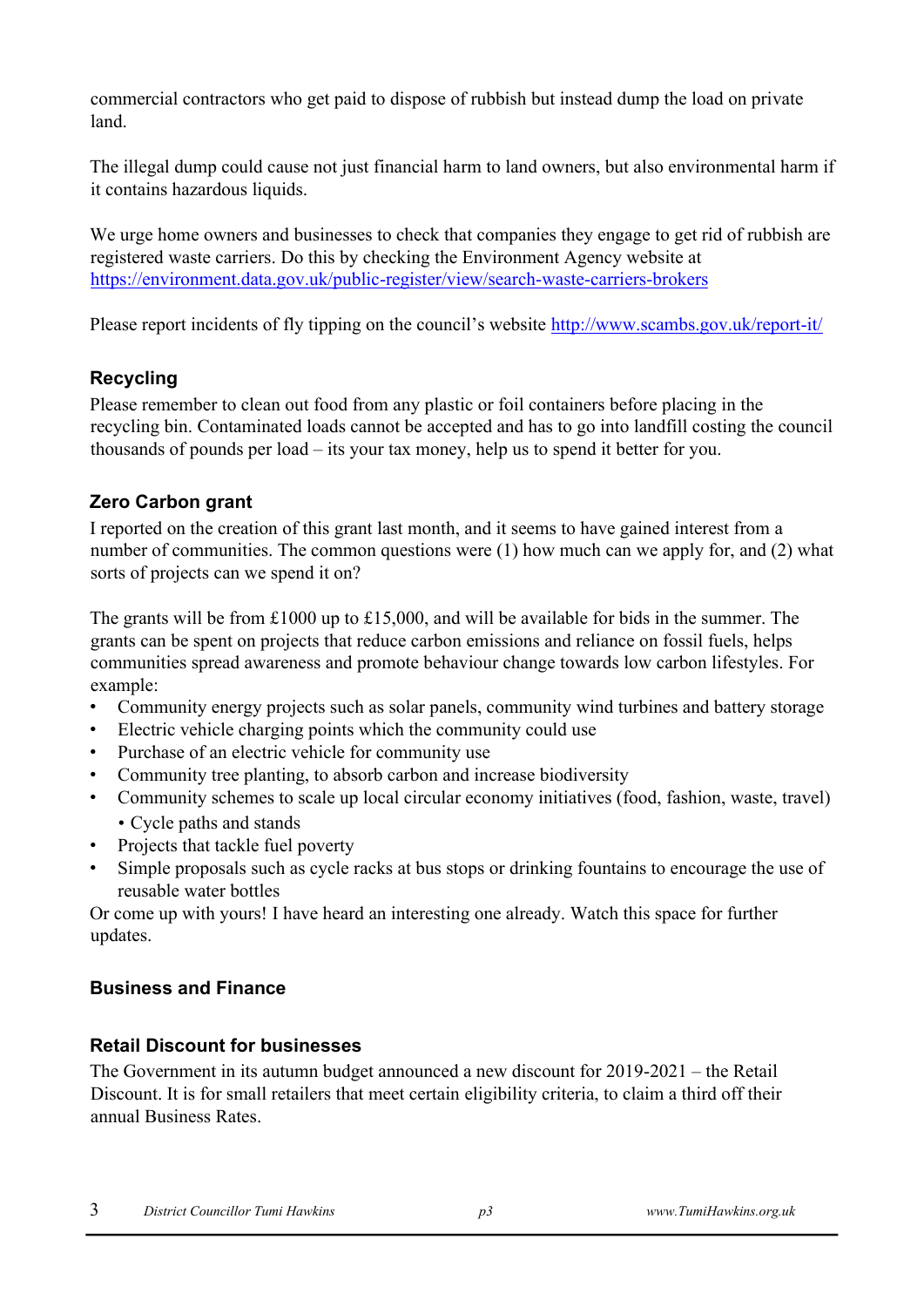The new Retail Discount scheme will run for two years from April 2019, and we believe there could be around 50 further businesses eligible to claim what could be up to £10,000 per businesses

One of our key priorities is to support businesses of all sizes in the district, and we consider that helping businesses to access funds like this is important. So businesses who wish to find out more about this or other existing business rate reliefs and discounts should visit the council's website at, [www.scambs.gov.uk/business-rates/business-rates-reliefs-and-exemptions.](http://www.scambs.gov.uk/business-rates/business-rates-reliefs-and-exemptions) 

Individuals are not left out  $-$  if you want to find out about council tax reductions and discounts, visit the council website at <http://www.scambs.gov.uk/council-tax/reductions-and-discounts>

## **Business Information and Newsletter**

For latest business news, events and workshops please check our website at [https://www.scambs.gov.uk/business/latest-business-news-and-events/.](https://www.scambs.gov.uk/business/latest-business-news-and-events/) There are three upcoming events in June that would be of interest.

To keep informed, sign up for the business newsletter at [https://scambs](https://scambs-framwork.egovhub.net/SIGNUPFORBUSINESSSUPPORT,NEWSANDINFORMATIONNEW/launch)[framwork.egovhub.net/SIGNUPFORBUSINESSSUPPORT,NEWSANDINFORMATIONNEW/la](https://scambs-framwork.egovhub.net/SIGNUPFORBUSINESSSUPPORT,NEWSANDINFORMATIONNEW/launch) [u nch](https://scambs-framwork.egovhub.net/SIGNUPFORBUSINESSSUPPORT,NEWSANDINFORMATIONNEW/launch)

## **"My South Cambs" Customer Portal**

Please remember the new web based SCDC customer portal is now live. It will enable the Council to provide information to residents in more efficient slimlined way. You can access the new portal either from the South Cambs Council homepage or on [https://mysouthcambs.scambs.gov.uk.](https://mysouthcambs.scambs.gov.uk/) Create your own account using e-mail, facebook, Google etc., then use it to report issues, ask questions, obtain information on all council services and also to track progress of enquiries, We are still working on it so we would welcome your feedback and ideas.

### **Governance**

Cllr Bridget Smith, the South Cambs council leader is starting a blog on the council website which aims to give residents a better insight into her activities. She wants to make sure the council is delivering on the priorities that residents helped to set for the administration. Please bookmark the blog link and remember to visit it at

<https://www.scambs.gov.uk/the-council/leader-s-blog-cllr-bridget-smith/>

## **Cambridgeshire & Peterborough Combined Authority (CPCA)**

Mayor Palmer continues to run the Combined Authority in a dictatorship manner. He is now under fire for appointing his buddies from East Cambs into highly paid jobs in the authority. He and other board members spent hours interviewing candidates for the position of CEO, and had a really good options only for him to refuse to appoint any of them. He subsequently unilaterally decided that the two current interims should stay on permanently.

So, he has appointed East Cambridgeshire councillor Tom Hunt as his chief of staff, and East Cambridgeshire Soham Councillor Paul Raynes to director of planning. He has now appointed ex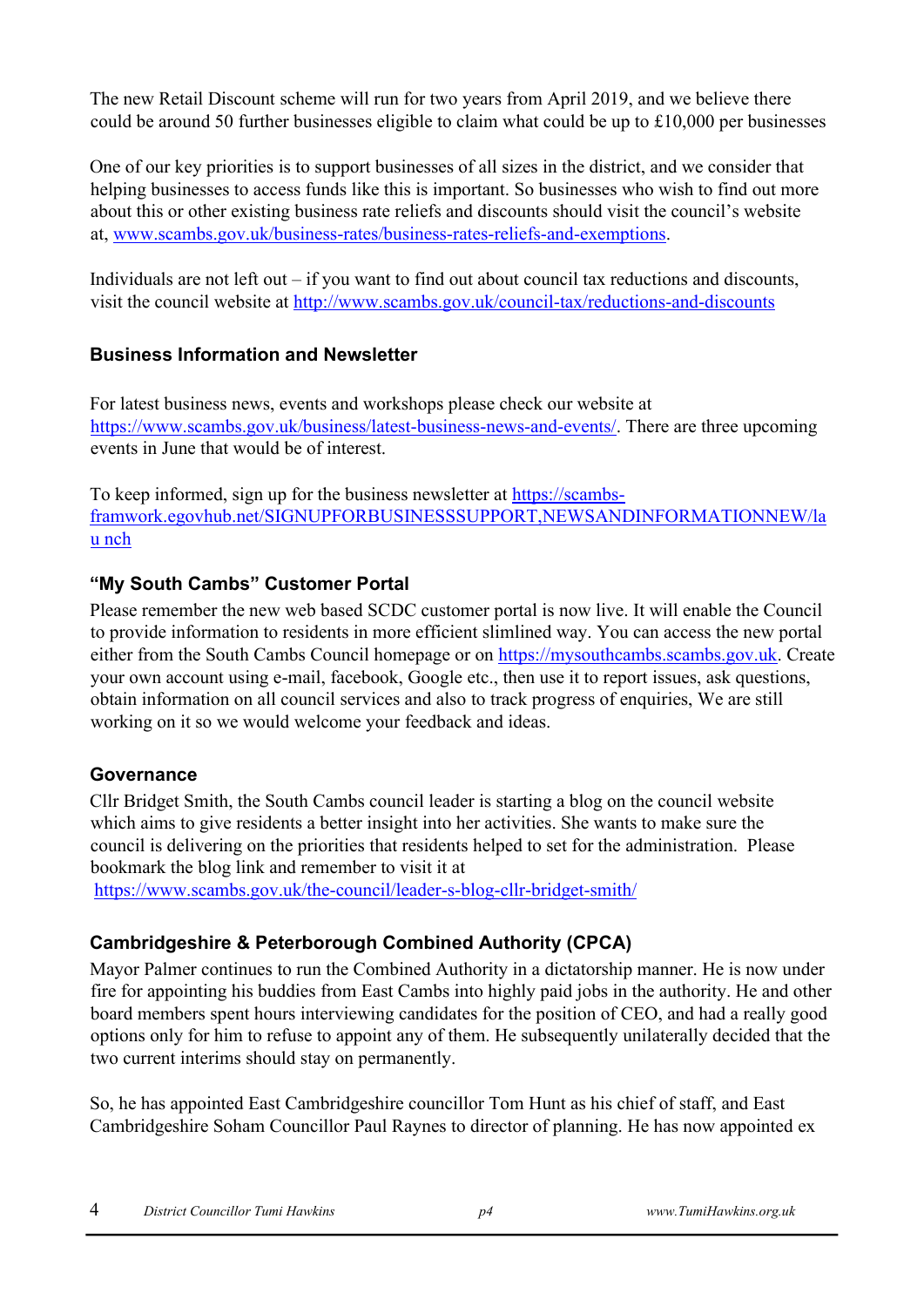East Cambs council leader Roberts to a part time advisory role and his former chief executive at East Cambs John Hill to become permanent joint chief executive of CPCA. I guess it's a case of "power to East Cambs", yet is blindly denying accusations of cronyism.

He has also decided to interfere in the forthcoming planning appeal of the Smithson Hill application for an agritech park in South Cambridgeshire without discussing the merits of the case with our Leader or Planning Director.

# **Transport**

The public consultation on the A428 Black Cat to Caxton Gibbett improvements has started and will run from 3<sup>rd</sup> June to 28 July 2019. You can read all the relevant information on the Highways England project page at [https://highwaysengland.co.uk/a428-black-cat-to-caxton-gibbet-home/.](https://highwaysengland.co.uk/a428-black-cat-to-caxton-gibbet-home/)

There you would also be able to see watch the "fly through" videos (including a Minecraft fly through for the Minecraft aficionados) showing the new route and the junctions and how traffic is expected to flow through them. It is fascinating.

You can also complete the online survey on the page or download a copy of the response form to post back to HE.

There are also scheduled consultation events running from 13 June to 18 July at various locations, the closest to our ward are:

Newton Primary School, Caxton End, Eltisley, PE19 6TL Saturday 29 June, 1000 – 1600 hrs Yelling Village Hall, High Street, St Neots, PE19 6SB Thursday 11 July, 1200 – 2000 hrs Doubletree by Hilton, Cambourne Cambridge Belfry CB23 6BW Monday 15 July, 1200-2000 hrs There will be printed copies of the consultation materials to view at the following places:

- Papworth Library
- Cambourne Library
- South Cambridgeshire Hall

Please get involved and have your say in this new and important road upgrade. If nothing else, watch the fly through video!

## **Ward Issues**

### **Little Gransden**:

It is great to see the village hall extension taking shape as the work goes on at pace. Looking forward to seeing the new space when it is finished.

I was pleased to attend the Flying Club open day at Little Gransden Airfield and watch the simulator in operation. No, I was not brave enough to try it myself, but got to sit in a glider.

**Caldecote:** Linden Homes have been working with planning officers to revise their planning application for the site at the top of the village, especially with respect to the drainage and road layout, using the Village Design Statement guidelines. We expect the revised application to go out to consultation shortly.